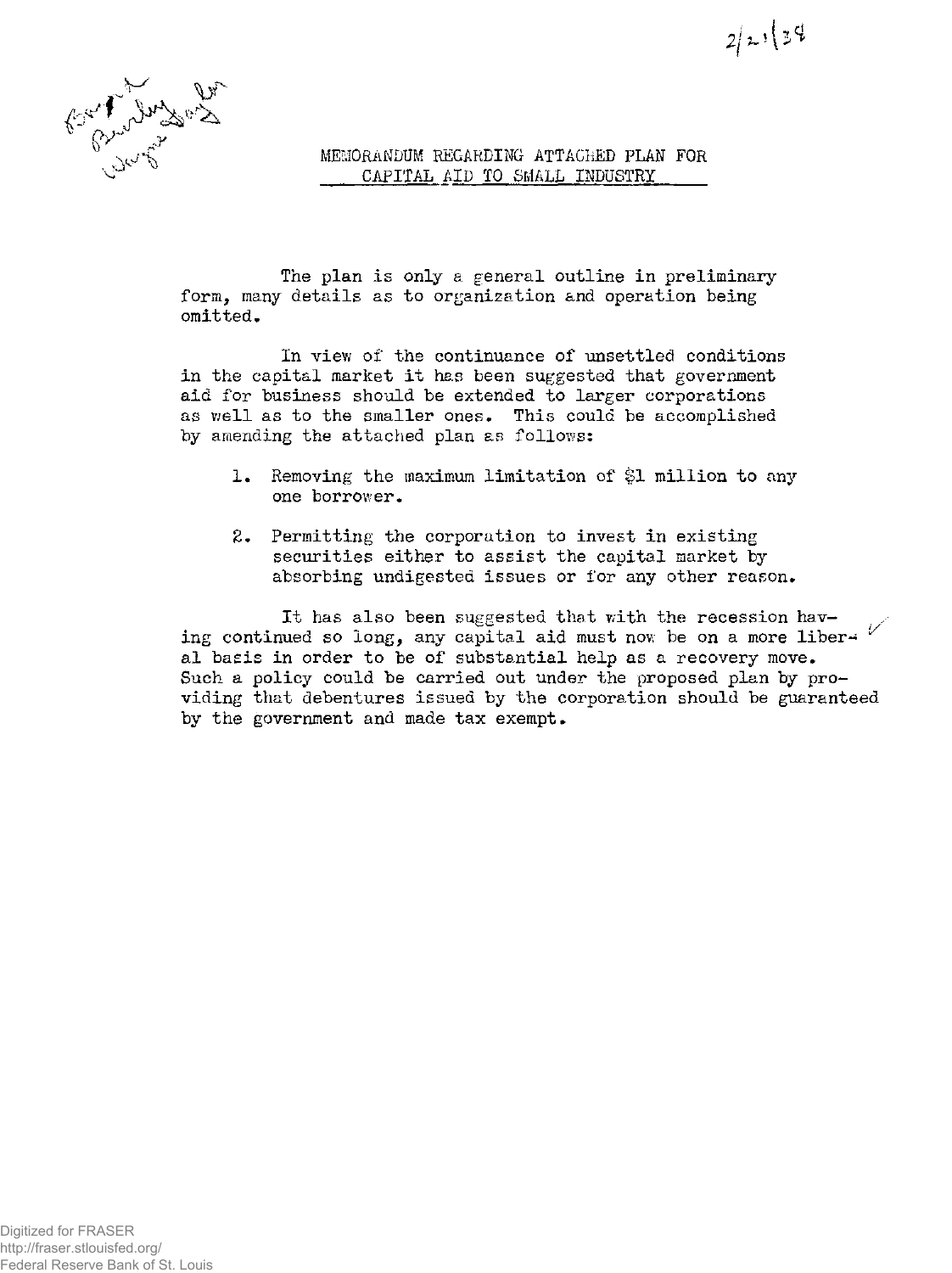## CAPITAL AID FOR SMALL BUSINESS

## (Alternate plan, including insurance of loans)

Insert text of "PROGRAM FOR CAPITAL AID TO SMALL BUSINESS" (draft of February 5, 1938), omitting the sentence which reads "The plan does not propose to provide a bailing out mechanism for unsuccessful enterprises or provide equity capital in order to permit businesses to be operated on a shoe string." At the end, add the following:

## INSURED CAPITAL LOANS FOR SMALL BUSINESS

It is proposed that the Industrial Loan Corporation be authorized to segregate and set aside from time to time out of its capital funds not more than \$10,000,000, as an Insurance Fund, which would be utilized to insure banks and financing institutions against losses on loans and advances to commercial and industrial businesses made for any of the purposes for which the corporation may make loans. Each such bank or financing institution, which is approved by the corporation for the purpose, would be insured against losses up to 10 per cent of the aggregate amount of all loans and advances of this character which it might make. The maximum amount of any loan entitled to participate in such insurance would be \$50,000, but a loan exceeding The Submitted to the corporation or its agent for approval before being made. Each insured bank or financing institution would be required to pay to the corporation a premium of not to exceed one per cent per annum